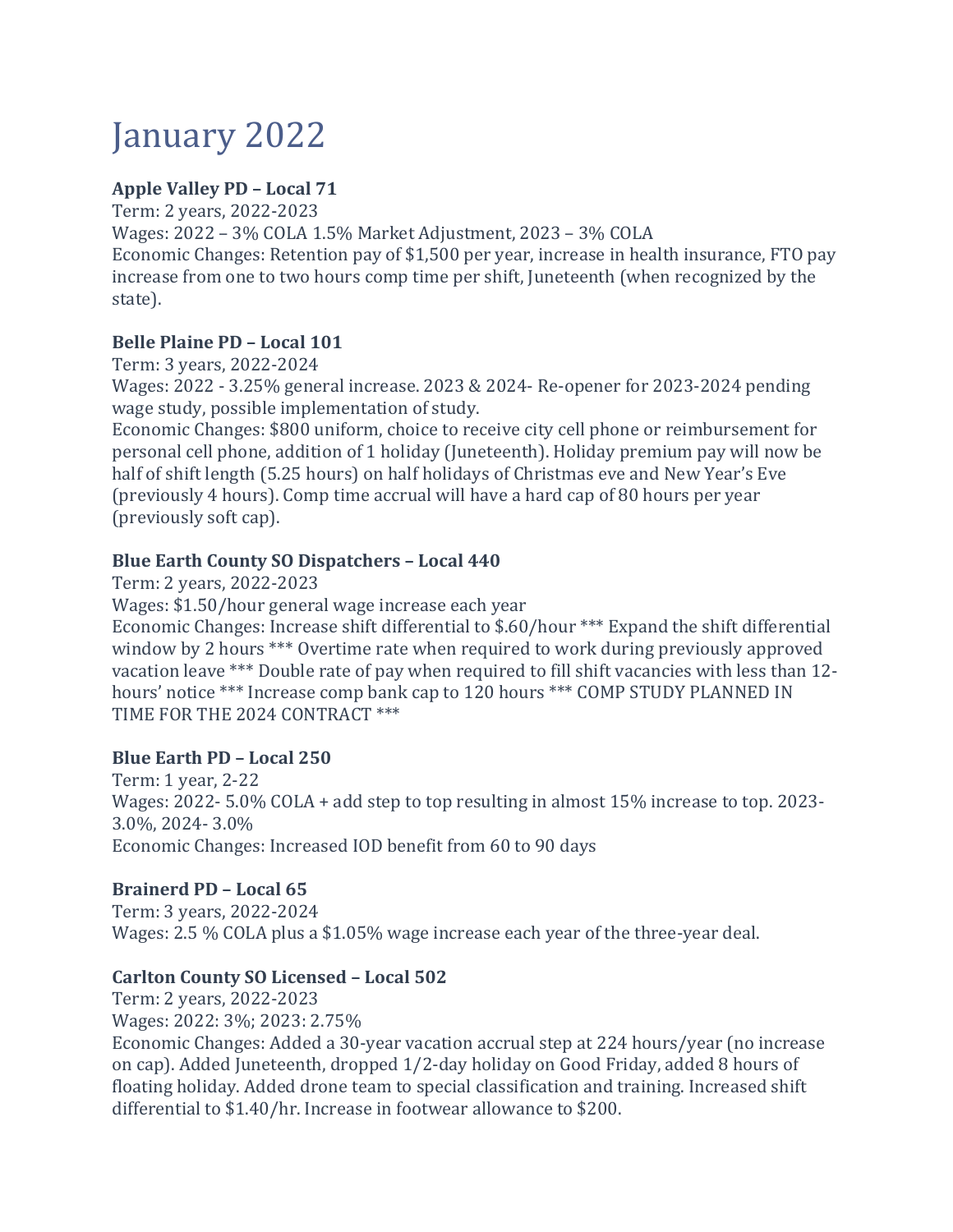#### **Carlton County SO Non-Licensed – Local 259**

Term: 2 years, 2022-2023 Wages: 2022 - 3%. 2023 - 2.75%

#### **Carlton County SO Supervisors – Local 374**

Term: 2 years, 2022-2023 Wages: 1/1/2022: 3%, 1/1/2023: 2.75 Economic Changes: New cancellation period allows for 3 hours of time and half. Add Juneteenth.

#### **Crosby PD Sergeants – Local 451**

Term: 3 years, 2022-2024 Wages: 2022 - 3% COLA 2023 - 3% COLA 2024 - 3% COLA Economic Changes: Increase in health insurance, increase in shift differential from \$.50 to \$.65, Juneteenth added as Holiday when approved by state, increase in uniform allowance from \$550 to \$600, increase in compensatory time from 80 hours to 120.

#### **Elk River PD Captains – Local 501**

Term: 2 years, 2022-2023 Wages: 2022- wage restructure; 3% for 2023

#### **Eveleth PD – Local 20**

Term: 3 years, 2022-2024 Wages: 2022-3%, 2023-3%, 2024- 3% Economic Changes: Sergeants paid 6% over top patrol; lieutenants 10% over top patrol, senior officer on shift \$1/hr, \$1/hr for FTO, SRO and K9; raised meal cost to \$15; raised practice ammo to 3 boxes per year; \$1200 lump sum payment in 2022

#### **Goodhue County SO License Sergeant – Local 92**

Term: 1 year, 2022 Wages: Move to new scale, 2.25% increase to new scale

**Hastings PD – Local 249** Term: 1 year, 2022 Wages: 3% increase

#### **Hastings PD Sergeants – Local 462**

Term 2 year, 2022-2023 Wages: 3% each year Economic Changes: shift differential increased to \$.85 in 2022 and \$1.00 in 2023; insurance, city agrees to pay 70% for family premium and 65% for employee plus spouse and child(ren)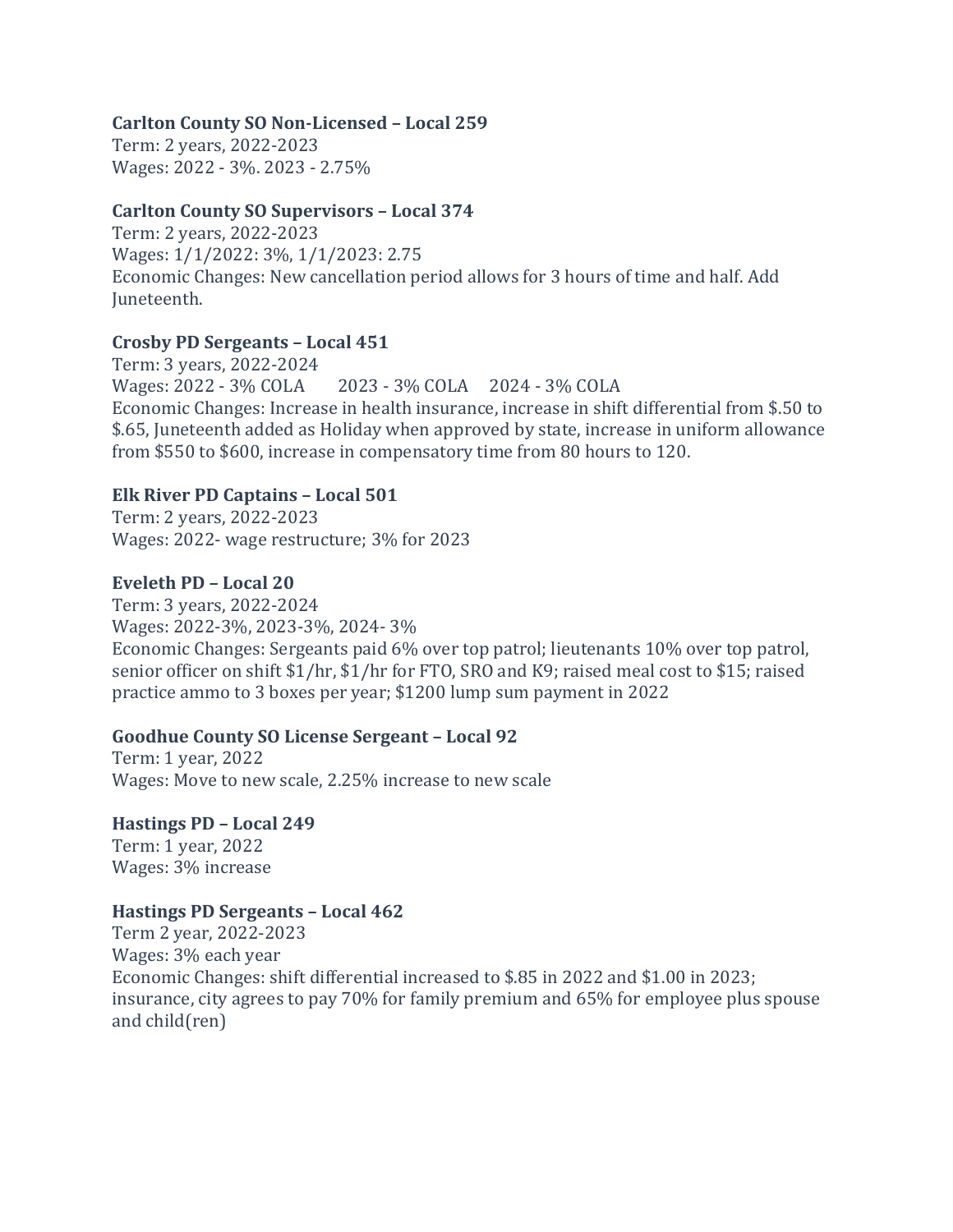#### **Kanabec County SO Non-Licensed – Local 107**

Term: 3 years, 2022-2024 Wages: 2022- 2.5%; 2023- 2.00%, 2024- 2.00% Economic Changes: Most employees moved up one grade; TAC pay \$1/hr limited to \$2340/yr, uniform allowance raise to \$500

# **Madelia PD – Local 389**

Term: 3 years, 2022-2024 Wages: 4% each year Economic Changes: Increase Uniform Allowance from \$650.00/year to \$750.00/year; "License Premium" lump sum payment increased from \$.50/hour x 2,080 hours to \$1.00/hour in 2022, \$1.25/hour in 2023, and \$1.50/hour in 2024

# **Melrose PD – Local 320**

Term: 3 years, 2022-2024 Wages: 5% COLA in 2022, 4% COLA in 2023 and 3% COLA in 2024

# **Metropolitan Airport PD – Local 302**

Term: 2 years, 2021-2022 Wages: 1% on 01-01-2021; 2% on 01-01-2022; 1% on 07-01-2022 Economic Changes: Adjust 15+ year wage step to 12+ years, and this now includes time as a Police Officer prior to hire at the MAC.

#### **Montgomery PD – Local 87**

Term: 3 years, 2022-2024 Wages: 3% 2022, 2023, and 2024 Economic Changes: Move Sergeant to the top wage step; convert uniform reimbursement benefit to a uniform allowance at \$900.00/year

#### **New Ulm PD – Local 150**

Term: 3 years, 2022-2024

Wages: 2.5% January 1, 2022; transition to new pay plan July 1, 2022 (following comp and class study - the average member will see a 6% increase in this transition); 2.75% 2023 and 2.75% 2024

Economic Changes: Increased City-match on deferred compensation from \$450 per year to \$625 per year; shorten promotion probation (and related wage step advancement) from 12 months to 6 months; City-provided single membership at the Community Center; \$500 one-time lump sum COVID Hazard Payment.

#### **Nicollet County SO Non-Licensed – Local 285**

Term: 1 year, 2022 Wages: Individual wage increases for each member (average 7.5%)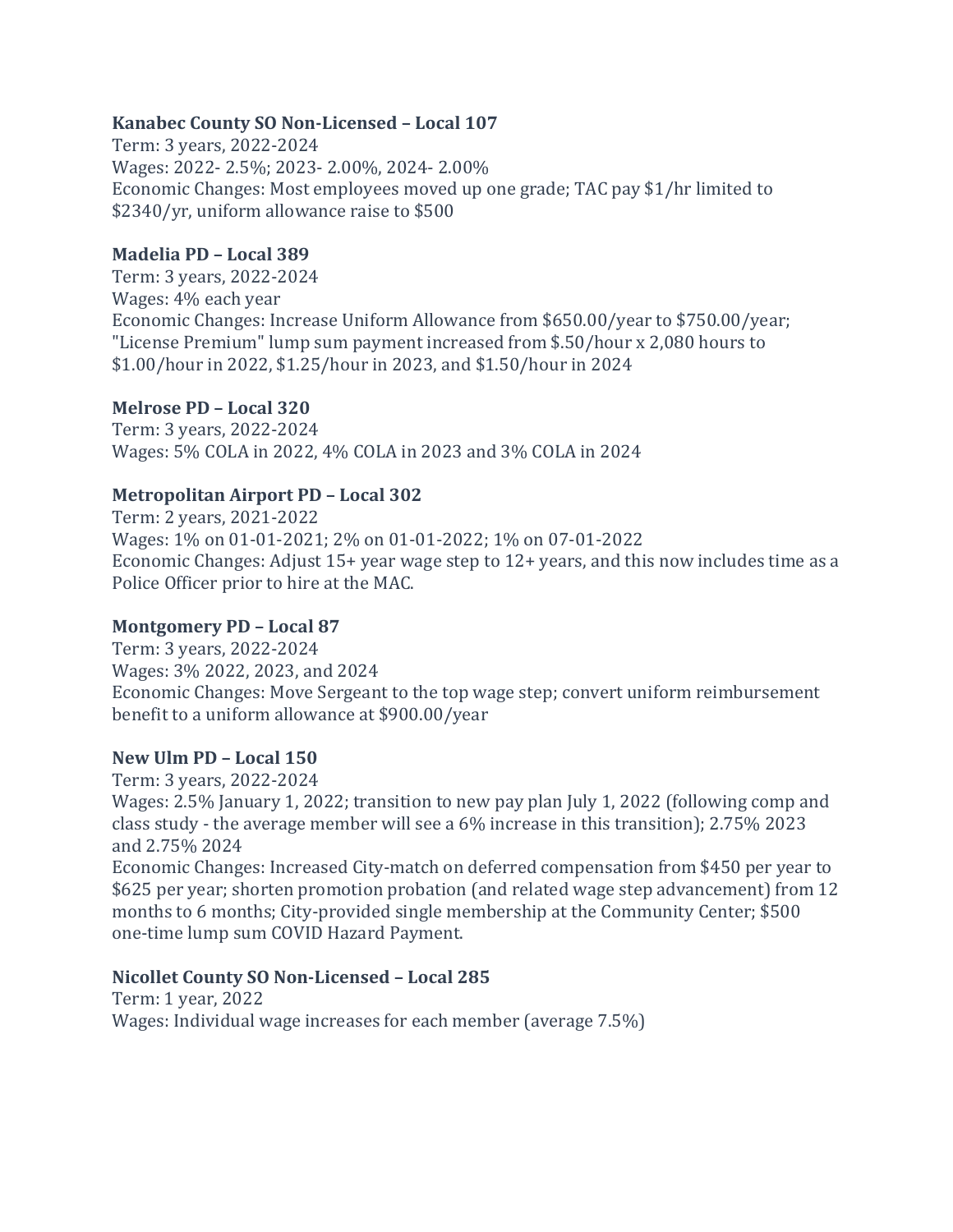#### **Northfield PD Sergeants – Local 331**

Term: 3 years, 2022-2024 Wages: 3% in 2022; 2.75% in 2023; 2.75% in 2024 Economic Changes: insurance increases; for each month the employee has over 120-hours of accumulated sick leave, the Employer will convert 2-hours into cash and deposit into HCSP; sergeants with a start date after 1998 shall receive one additional step

# **Paynesville PD – Local 489**

Term: 3 years, 2022-2024 Wages: 3% COLA for 2022 plus a \$2.00 wage adjustment, 3% COLA for 2023 plus a \$1.00 wage adjustment, 3% COLA for 2024 plus a \$1.00 wage adjustment Economic Changes: Additional \$50 towards the city insurance contribution.

# **Prior Lake PD – Local 100**

Term: 3 years, 2022-2024 Wages: 3%, 2.25%, 2.75%

# **Renville County SO Non-Licensed – Local 421**

Term: 3 year, 2021-2023 Wages: 2% + \$.25/hour in 2021 and 2022, 2% in 2023; increase the merit pay amount from 1/3% - 1 2/3% to 1/3% - 3%;

# **Rice County SO Non-Licensed Supervisors – Local 438**

Term: 3 years, 2022-2024 Wages: 2022 remove step A and move employees up a step. 2023 1.5% January 1 and 1.5% July 1 general wage increase. 2024 1.5% January 1 and 1.5% July 1 general wage increase. Economic Changes: Increase in severance maximum payout to \$12,500.

#### **Robbinsdale PD – Local 179**

Term: 2 years, 2022-2023

Wages: 3.25% each year

Economic Changes: Members can cash out compensatory time three times per year( April, August, and December); Members working more than 16 continuous hours will be paid double time for all hours exceeding 16; members called to work with less than 8-hour between shifts will be paid double time for all hours worked; members on standby shall be paid 1.5 for all hours exceeding hour 3; increase UA to \$1,000; shift differential increased to\$1.00 per hour; insurance contribution increased to \$1,175 per month

# **Roseville PD – Local 478**

Term: 3 years, 2022-2024

Wages: Negotiated a starting rate and 3% wage increases each year in 2023 and 2024 Economic Changes: Uniform allowance at \$980 and retroactive pay, lump sum of \$607.14, severance paid at 50% of sick leave balance not to exceed 320 hours;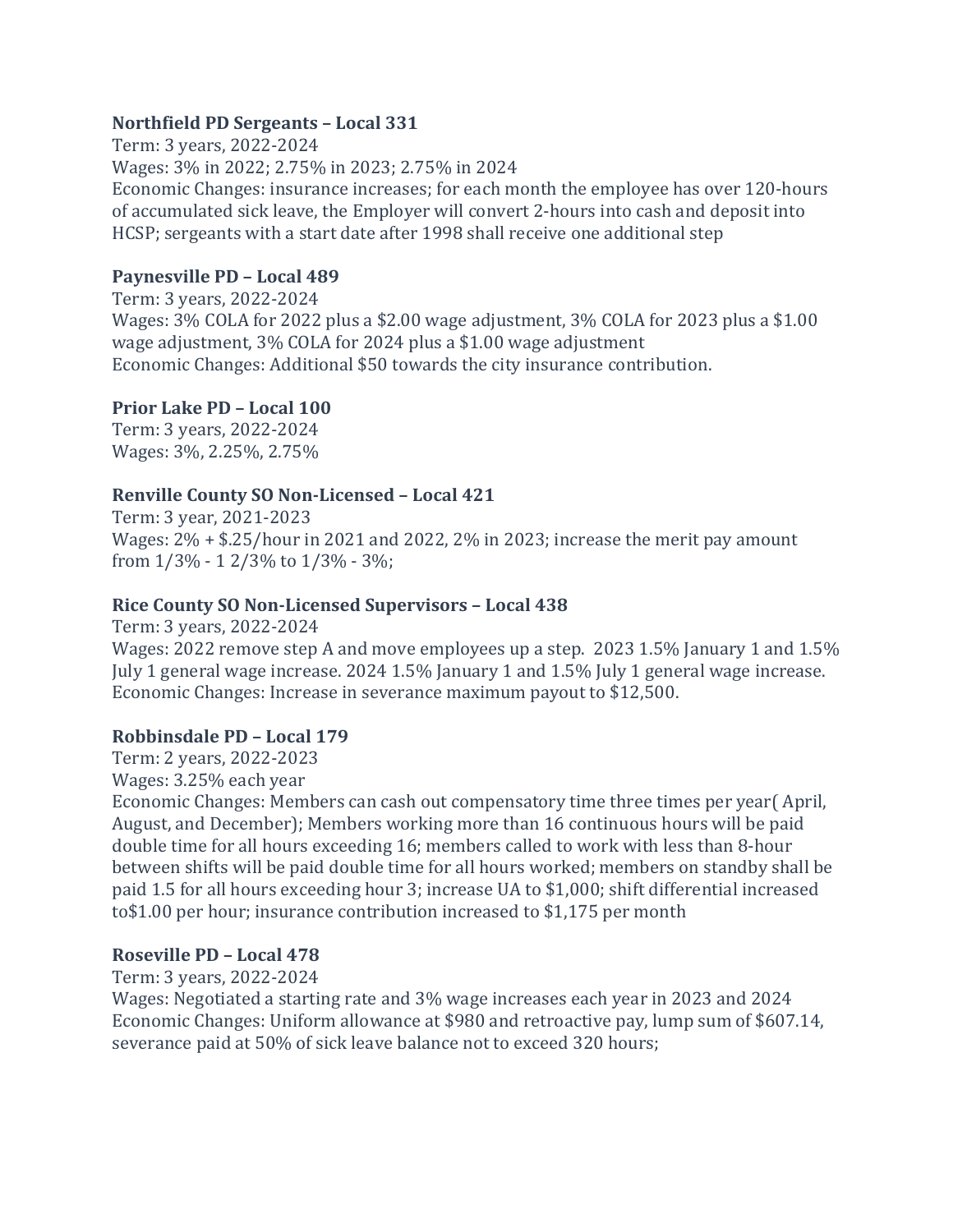# **Spring Lake Park PD – Local 7**

Term: 2 years, 2022-2023 Wages: 2022 Variable increase from 5.1% to 8.1% 2023 2.5% Economic Changes: Investigator pay increase in 2022 of 13% 2023 2.5%

# **St Anthony Village PD – Local 186**

Term: 3 y ears, 2022-2024 Wages: 3% in 2022, 3 % in 2023 and wage re-opener in 2023 Economic Changes: Changes in the longevity steps, investigator stipend of 3% above top wage

# **St Charles PD – Local 270**

Term: 3 years, 2022-2024 Wages: 3,00% 2022, 2023 and 2024 Economic Changes: Increases to uniform allowance each year- \$625, \$675, \$725

# **St Louis Park PD Dispatchers – Local 220**

Term: 2 years, 2022-2023 Wages: 3% plus a \$.50/hour market adjustment each year

# **Staples PD – Local 422**

Term: 2 years, 2022-2023 Wages: 3% COLA for 2022 and 3% COLA for 2023

#### **Starbuck PD – Local 492**

Term: 3 years, 2022-2024 Wages: 2022 - 3% COLA 2023 - 3% COLA 2024 - 2% COLA 1.5% Market Adjustment each year Economic Changes: Increase in health insurance, increase in on call of \$.25 weekdays and \$.50 weekends, increase in shift differential from \$.50/Hr to \$.75/Hr.

#### **Stevens County SO – Local 5**

Term: 3 years, 2022-2024 Wages: 1/1/2022 2.5% general wage increase and drop Step 1 and add a new Step 7 as a 2.0% step, 1/1/2023 2.5% general wage increase, 1/1/2024 2.5% general wage increase Economic Changes: Increase standby time to include weekend hours. Increase in employer contribution in health care.

#### **Tri County Community SO Corrections – Local 149**

Term: 3 years, 2022-2024 Wages: 3.25% 2022, 3.25% 2023, and 3.25% 2024 plus 2 step increases in the first 12 months.

Economic Changes: Increase insurance contributions to \$915 for 2022, \$965 for 2023, and \$1,015 for 2024. Composite plan includes increase in contribution that has family coverage at no cost. Change in vacation grid with an added 16+ year step, increase "call-in" premium pay